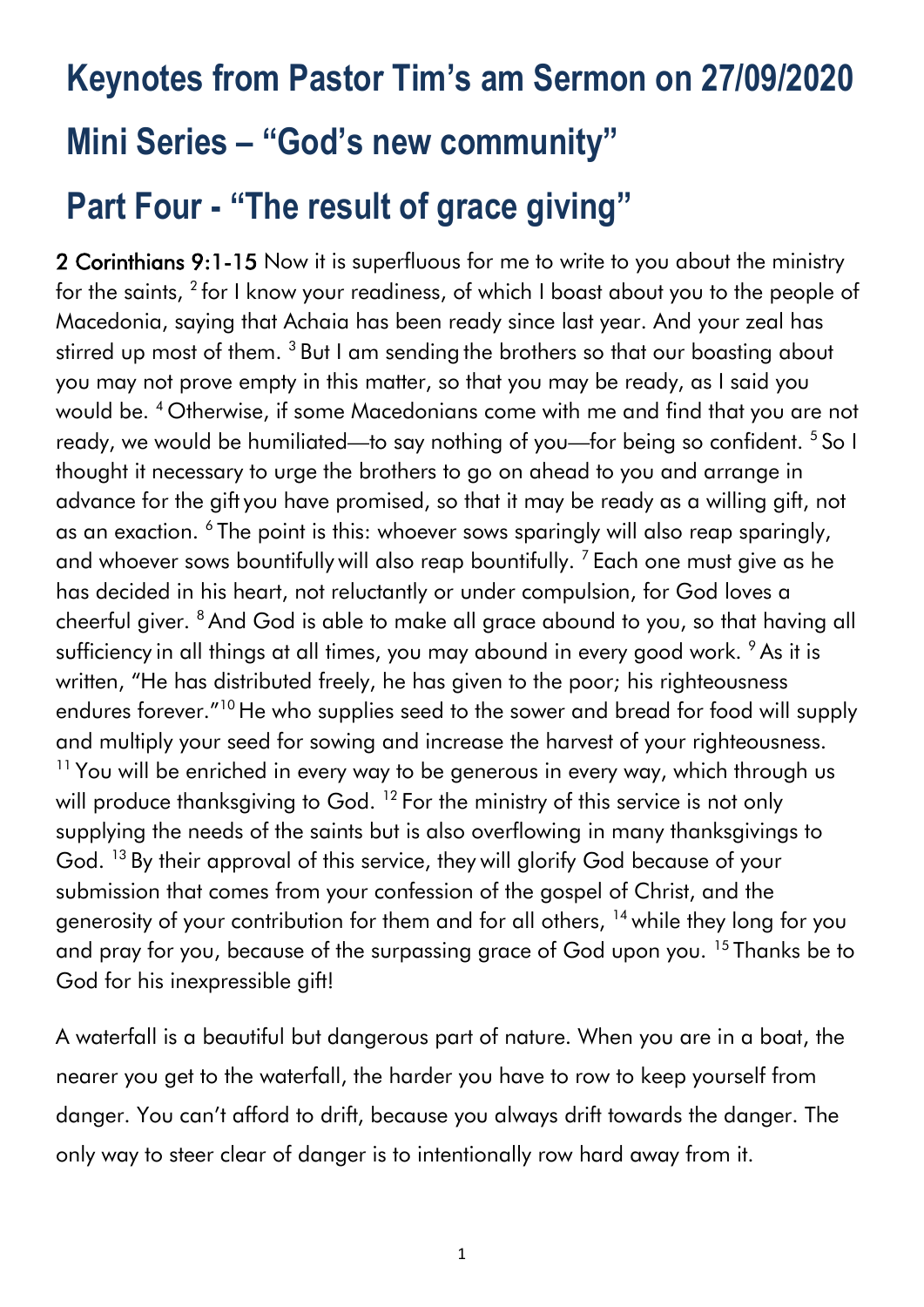That is also true when it comes to our Christian lives. If we allow ourselves to drift in life, then we will always drift toward sin. No one drifts toward holiness. To make progress in the Christian life requires intentional effort to move away from sin and toward Christ.

#### When we are born again, the Spirit will be at work in us to give us the will and the strength to live a holy life.

In Phil 2:12b -13, Paul tells us to …'work out your own salvation with fear and trembling, <sup>13</sup> for it is God who works in you, both to will and to work for his good pleasure'. There is an intentional working out of our salvation, rather than just drifting along on the current of our own sinful inclinations and our culture's godlessness. That working out is motivated and empowered by the Spirit of God in us, and is particularly needed when it comes to our use of money and possessions. Living as we do in the materialistic 21st century, our culture tells us:

- The more you have, the happier you will be.
- You've worked hard, you deserve life's luxuries.
- Pay increases and abundant wealth are to be used to have a more comfortable life and yet more luxuries

We need to be intentional in our use of money and possessions to avoid plunging over the waterfall of selfish, godless indulgence that will lead us away from fellowship with God.

Jesus said "No one can serve two masters, for either he will hate the one and love the other, or he will be devoted to the one and despise the other. You cannot serve God and money". (Matt 6:24). We need to think through what the Bible says about the right use of wealth and determine to use our wealth for the Lord.

There is a danger that you will assume that I (as Pastor) am after your money - the building project needs money and this is a gift day, after all. Broadstone Baptist

Church is NOT seeking your money. Our confidence is in the Lord to provide, as he has done all the way through – the provision of the remaining funds does not depend on how good the sermon is, or even on how much you give. As a church, we have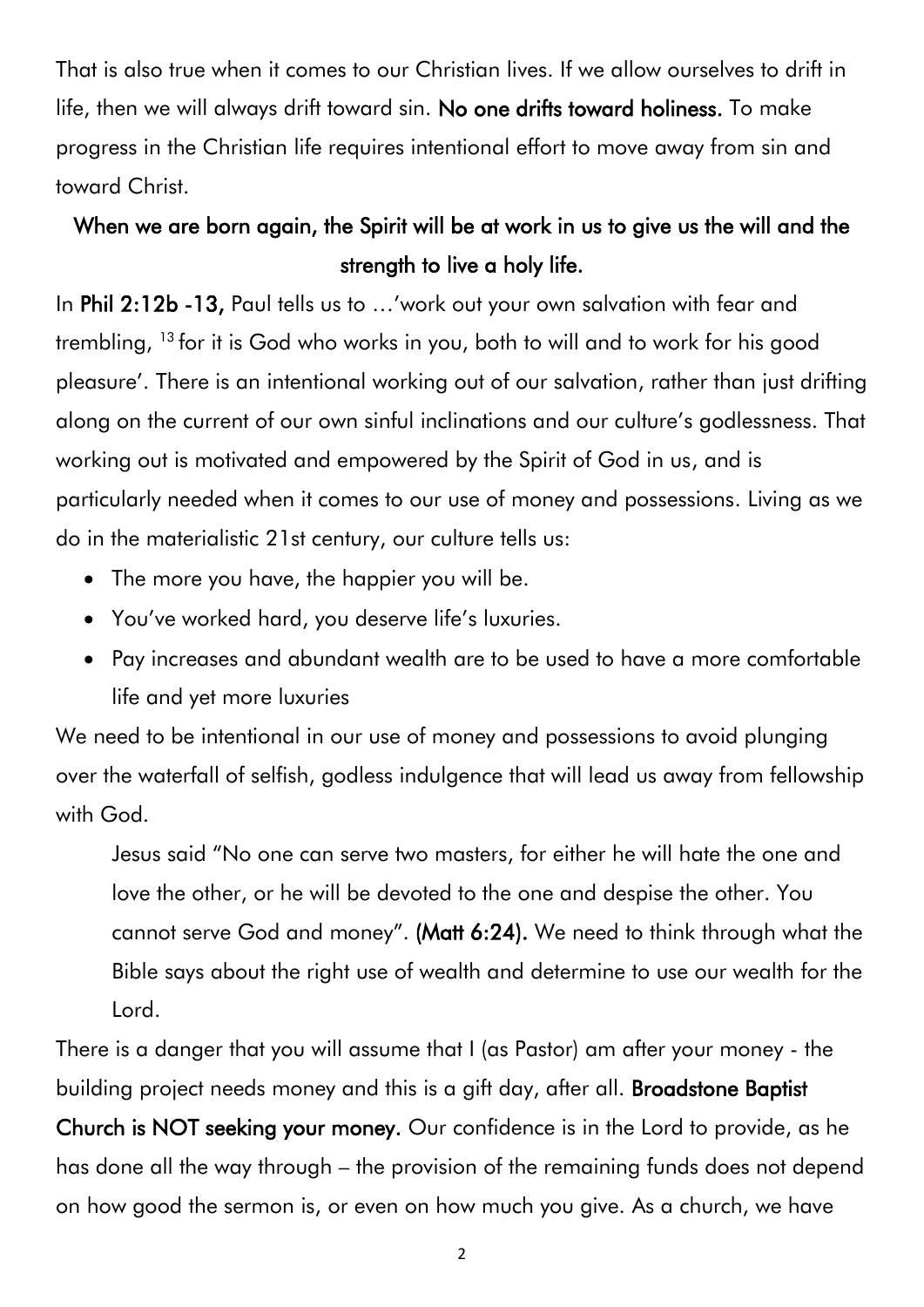been coming before the Lord in prayer (as we were asked to again last week) to ask the One who owns all things to provide what he knows we need.

Rather than thinking it's all about the money, we need to look at what Paul was actually after when he wrote to the Corinthians. The Gentile believers had made a commitment to send a financial gift. That commitment, about which Paul had spoken to the Macedonians, had stirred others up to give too, but the Corinthians had not fulfilled it.

• Paul was putting them under pressure, not because of the money, but because he was seeking their obedience to the commitment they had made. (2 Cor

8:10-11)

God is a God who keeps his promises, and he expects his people to do the same We are not justified by good works but through faith in Jesus Christ as the one who takes away our sin and provides the righteousness we need to commend us to God. The evidence that we are truly saved is seen when, by the power of the Spirit, and in obedience to the word of God, we start to live changed lives so that we:

- keep our word to others and to God
- keep our lives free from the love of money
- store up treasure in heaven by using our wealth for the kingdom
- use our wealth to meet the needs of those in poverty

As a church, we must seek to be obedient to God in every area of our lives. However, the subject of wealth and giving is particularly relevant today, because it is a gift day and it is obviously the context of today's reading. It is a topic that Western believers struggle with and where we often allow the world to dictate our standards.

# God commands us to hold lightly our money and possessions, using them for the kingdom. Ultimately, obedience to God in every area of our life, including our use of wealth, will be determined by whether we trust God.

There are three main objections people raise with regard to obedience to God in the area of our giving.

#### 1. I don't have enough to give (2 Cor 9:8)

Every good work we do is resourced by the grace of God.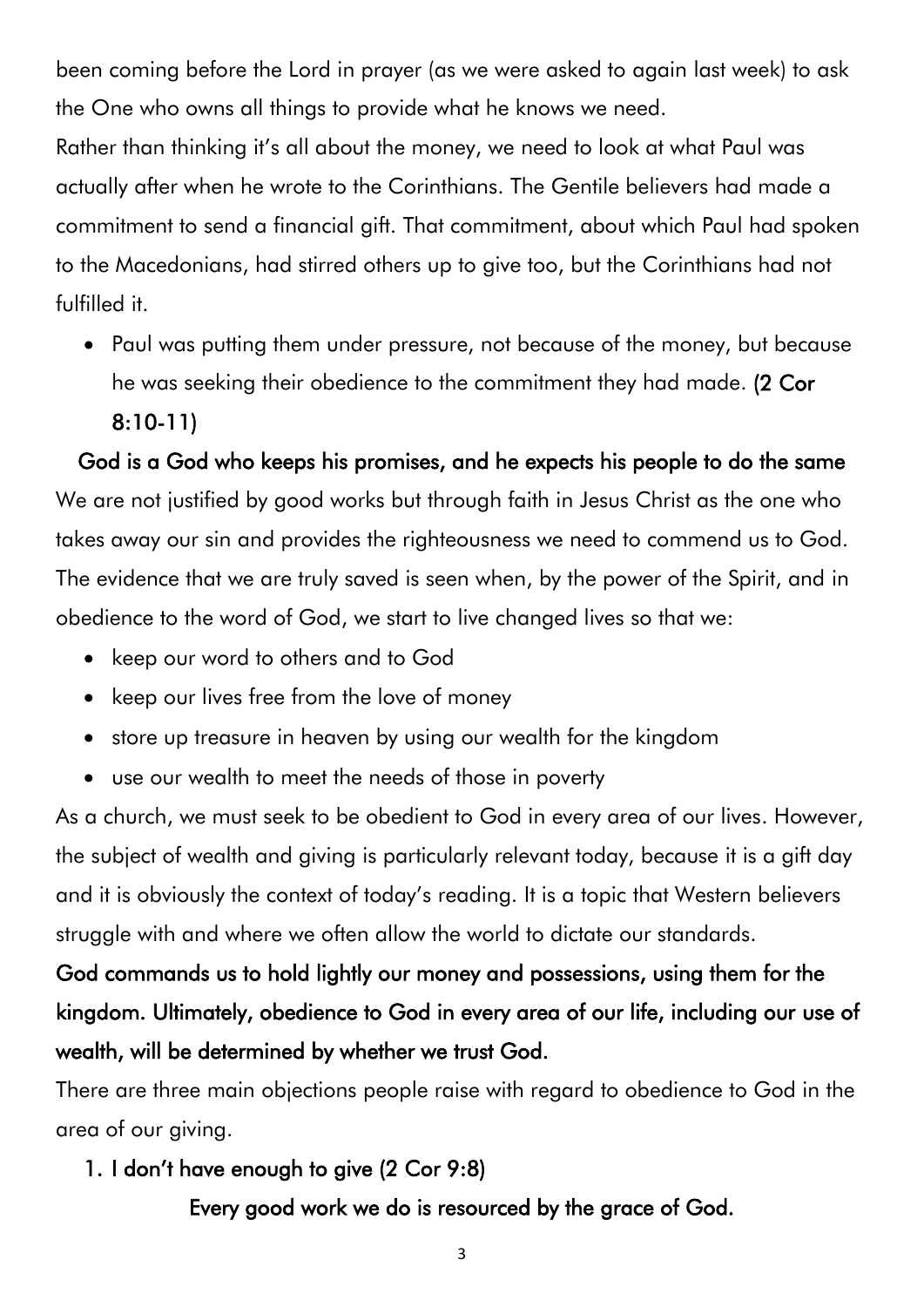Every good work, including raising our children, working without grumbling, encouraging a fellow believer, preaching a sermon or giving out of our wealth, is resourced by the grace of God, because he never asks us to do something without giving us the resources to do it. When we give, we are only passing on what God has given to us, as vv8-11 show us. Unless we believe this, we will never give, or obey God in other areas of our lives.

The Macedonian believers gave even though they were in need themselves (2 Cor 8:2-4) and this only makes sense when you are trusting God to make up what you lack. Giving is a faith issue. When we give, no matter how much it is, we are saying to the Lord – I trust you to give me my daily bread. As we are obedient, so God gives what we need at the time when we need it, whether it be to supply our needs, the right words to pass on the Gospel message or the strength to serve our neighbour. The answer to the objection that I don't have enough to give is 2 Cor 9:8

# God is able to make all grace abound to you, so that having all sufficiency in all things at all times, you may abound in every good work.

#### 2. I don't see the benefit (or what's the point!)

We all have different attitudes to risk, and this is generally controlled by how much we stand to gain or lose. If we can see a gain, then we will take the risk. This particularly applies to money. Whenever we are asked to give, we want to know what the gain is and Paul shows us three ways in which there is gain.

#### a) We are enriched (vv10-11)

The promise is that, as we give, so God enriches us in return. Sometimes, God gives us back in money what we gave away (or even more), but he does so expecting that we will be generous with it, not spend it on ourselves.

Greater enrichment comes from the harvest of righteousness that we reap as we use the resources God has given. As we depend on Christ for the resources we need to live obedient lives, so we grow spiritually, becoming:

- Less obsessed with money and more concerned with God's kingdom
- Free from the love of money and possessions and free to love others with our wealth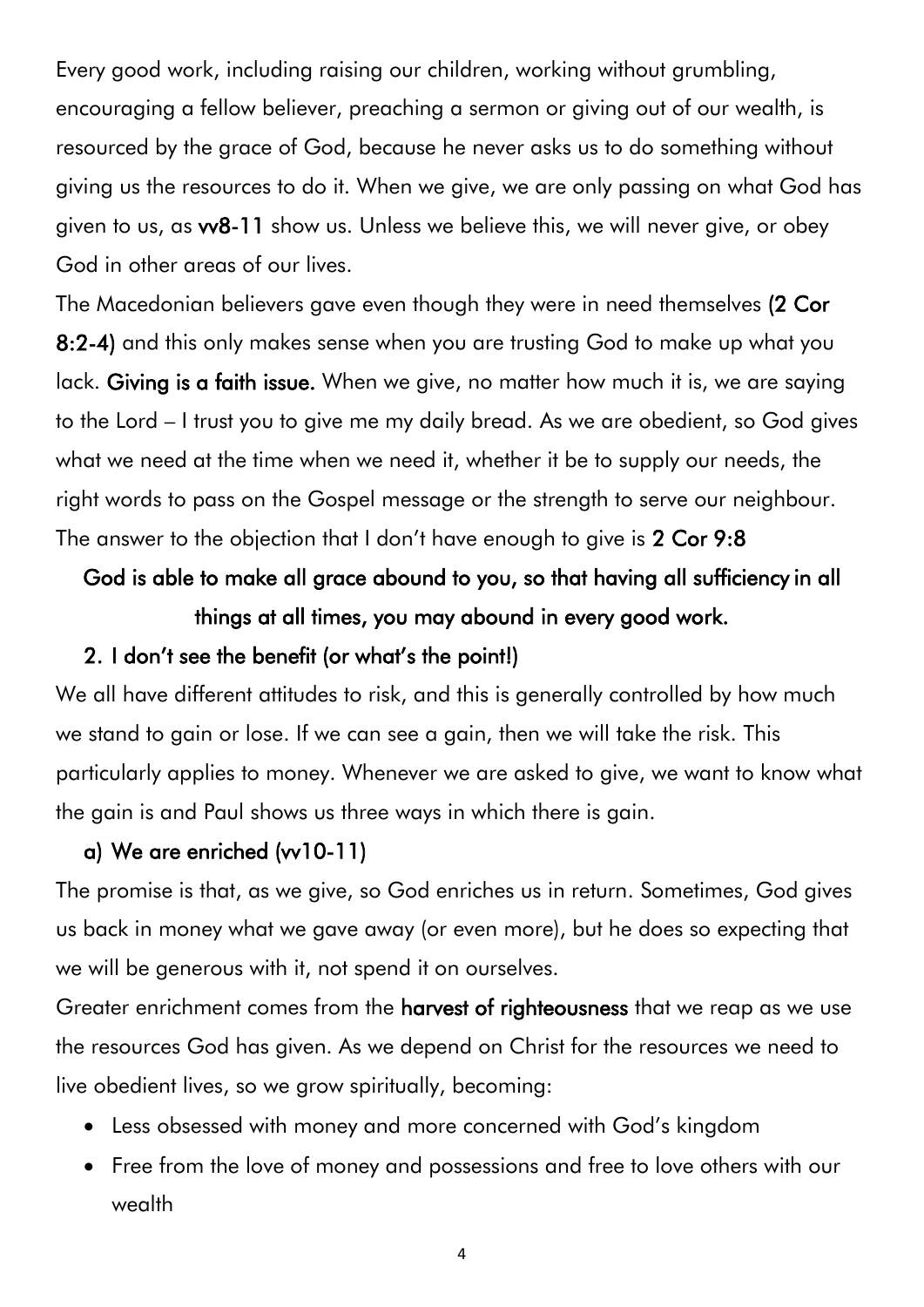## As we give, God enriches us so we can be free from the love of money and be generous.

#### b) God is glorified (vv11-13)

Because God is the one who supplies the resources and the motivation, as we give so he gets the glory. The Jewish believers, on receipt of the gift from the Corinthians, will give thanks to God not just for the gift but also for their obedience. In that thanks, God is glorified as the one who both wills their obedience and also supplies all the resources so they can obey.

## When people walk rightly before God, those around them will give thanks to God, and he is glorified in that way.

#### c) God's people are united  $(vv13-14)$

In Paul's day, there was a sharp division between Jews and Gentiles. When the Gentiles showed their love for the Jewish believers by meeting their needs, the latter were humbled and began to pray for their Gentile brothers and sisters. We can see something similar with our mission partners – we pray for them and support them financially, and in return, they give thanks to God for us, and pray for us and the work here, uniting us all as God's people.

## The three great gains of giving are our own spiritual enrichment, the glory of God and the unity of God's people.

- 3. I don't know how to start (v7)
- If you haven't regularly been giving back to the work of the Lord, and God has been convicting you of this, then come before God in prayer, confessing your failure.
- We are commanded to give, but not told how much, and our hearts can be deceptive in this, so seek God's help in deciding how much to commit to the work of his kingdom. The Old Testament tithe is probably a good starting point, but as New Testament Christians we are called to go beyond the law.
- The most important thing is the heart attitude  $-$  it is to be a voluntary act, done cheerfully and motivated by love for Christ and his people.

#### God loves any giving, big or small, that is done willingly and with a cheerful heart.